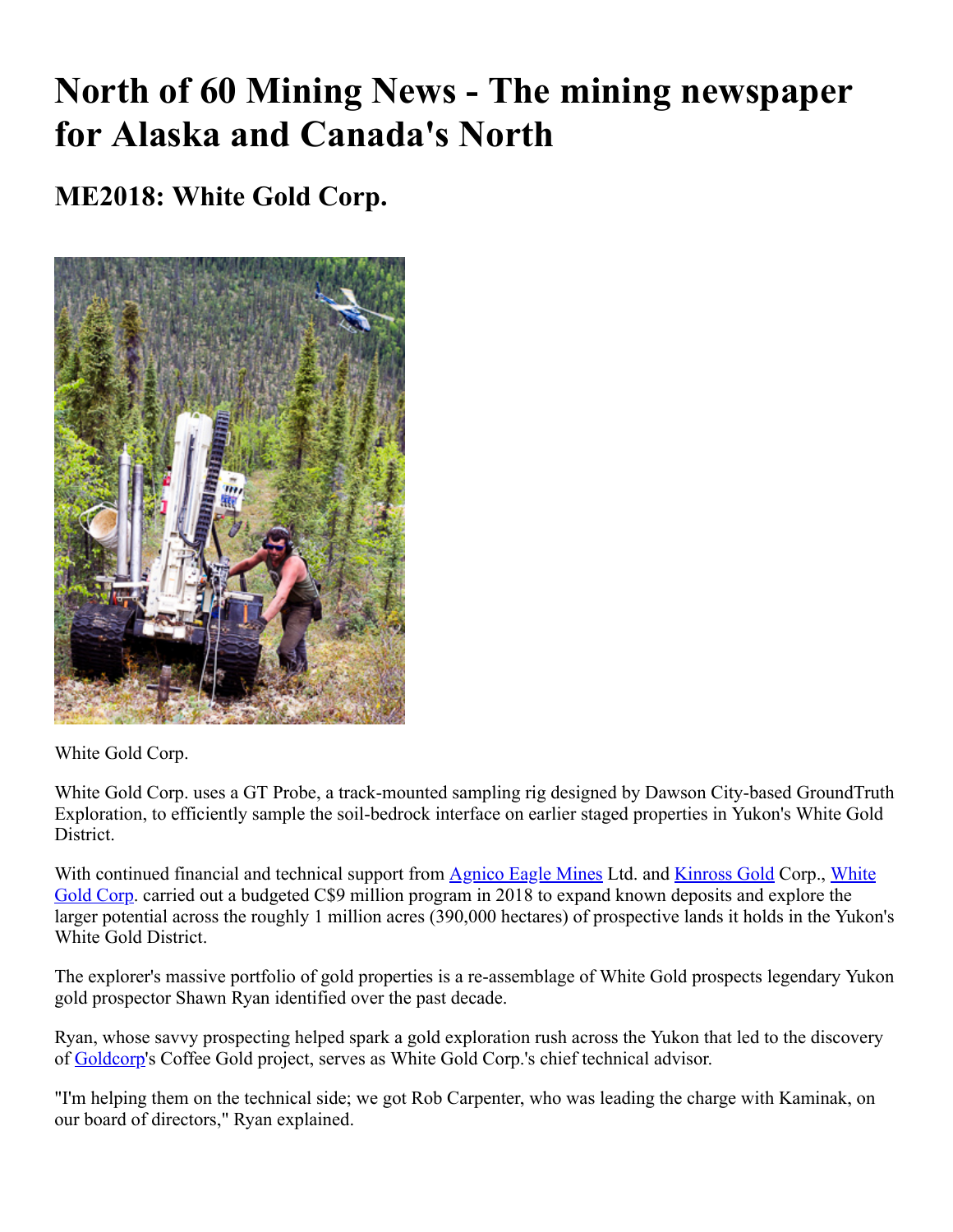As president and CEO of Kaminak, Carpenter recognized the potential of Ryan's prospecting at Coffee and took the discovery to a roughly 3-million-ounce gold project that led to [Goldcorp](https://www.miningnewsnorth.com/search/Goldcorp) buying Kaminak for some C\$520 million.

Jodie Gibson, who has a decade of exploration experience including extensive work in the White Gold District and Alaska, is White Gold's vice president of exploration.

When the junior raised funds for the 2018 program, both Agnico Eagle and Kinross elected to participate in a C\$10 million flow-through financing to maintain their respective 19.9 percent interest in [White Gold Corp](https://www.miningnewsnorth.com/search/White_Gold_Corp).

About half of this year's exploration program focused on regional targets across the company's extensive land holding. The balance targeted resource expansion at the flagship White Gold property.

A resource calculated for the White Gold property early in 2018 outlines 12.32 million metric tons of indicated resource averaging 2.43 grams per metric ton (961,000 ounces) gold; plus 5.16 million metric tons of inferred resource averaging 1.7 g/t (282,500 oz) gold in the Golden Saddle and Arc deposits.

GS Main, a high-grade core of Golden Saddle, contains 832,000 oz gold in the indicated category averaging 2.96 g/t gold and 107,000 oz gold in the inferred category averaging 3.18 g/t gold. Using reverse circulation drilling, the 2018 program focused on expanding the GS Main zone and testing the system at depth.

An initial phase of diamond drilling targeted previously underexplored portions of Golden Saddle.

Highlights from the first holes of this program include 32 meters of 6.89 g/t gold from a depth of 171 meters in hole WHTGS18D0176; and 44.9 meters of 4.6 g/t gold from a depth of 219 meters in WHTGS18D0175.

White Gold also reported that WHTGS18D0174 intersected an unexpected eight-meter zone of 1.34 g/t gold above the Golden Saddle Main zone, from a depth of 47 meters, demonstrating the presence of mineralization above the previously defined mineral resource. This hole also cut 40 meters of 3.69 g/t gold starting a depth of 139 meters.

Ryan has a database of more than 300,000 soil samples taken from prospects across the White Gold District. To [narrow the best drill targets uncovered by this extensive sampling, White Gold Corp. is utilizing GroundTruth](https://www.miningnewsnorth.com/search/GroundTruth_Exploration) Exploration, an innovative exploration company run by Ryan's wife, Cathy Wood.

GroundTruth employs "Drones to Drills," a systematic mineral exploration technology that uses drones to collect ultra-high-resolution imagery of prospective areas turned up with sampling; soil-bedrock interface sampling with GT Probe, a track-mounted sampling rig designed by GroundTruth; and rotary air blast drilling using GT RAB, a remote-controlled tracked drill also developed by the company.

In addition to drilling completed on its namesake property, White Gold conducted RAB drilling, GT Probe sampling, induced polarization geophysical surveys, electromagnetic geophysical surveys and collected around 22,000 soil samples from its extensive portfolio of properties across the wider White Gold District.

In August, the company reported a high-grade gold discovery along the 6,000-meter-long Vertigo trend on its JP Ross property, about 19 miles (30 kilometers) north of Golden Saddle.

GT Probe sampling at Vertigo returned assays with up to 29.1 g/t gold within 2 meters of the surface on previously untested structures.

The first hole drilled at Vertigo cut 3.05 meters of 56.25  $g/t$  Au from a depth of 3.05 meters, part of a 10.67meter intercept averaging 17.34 g/t gold. Immediately following the Vertigo discovery, White Gold expanded the JP Ross property.